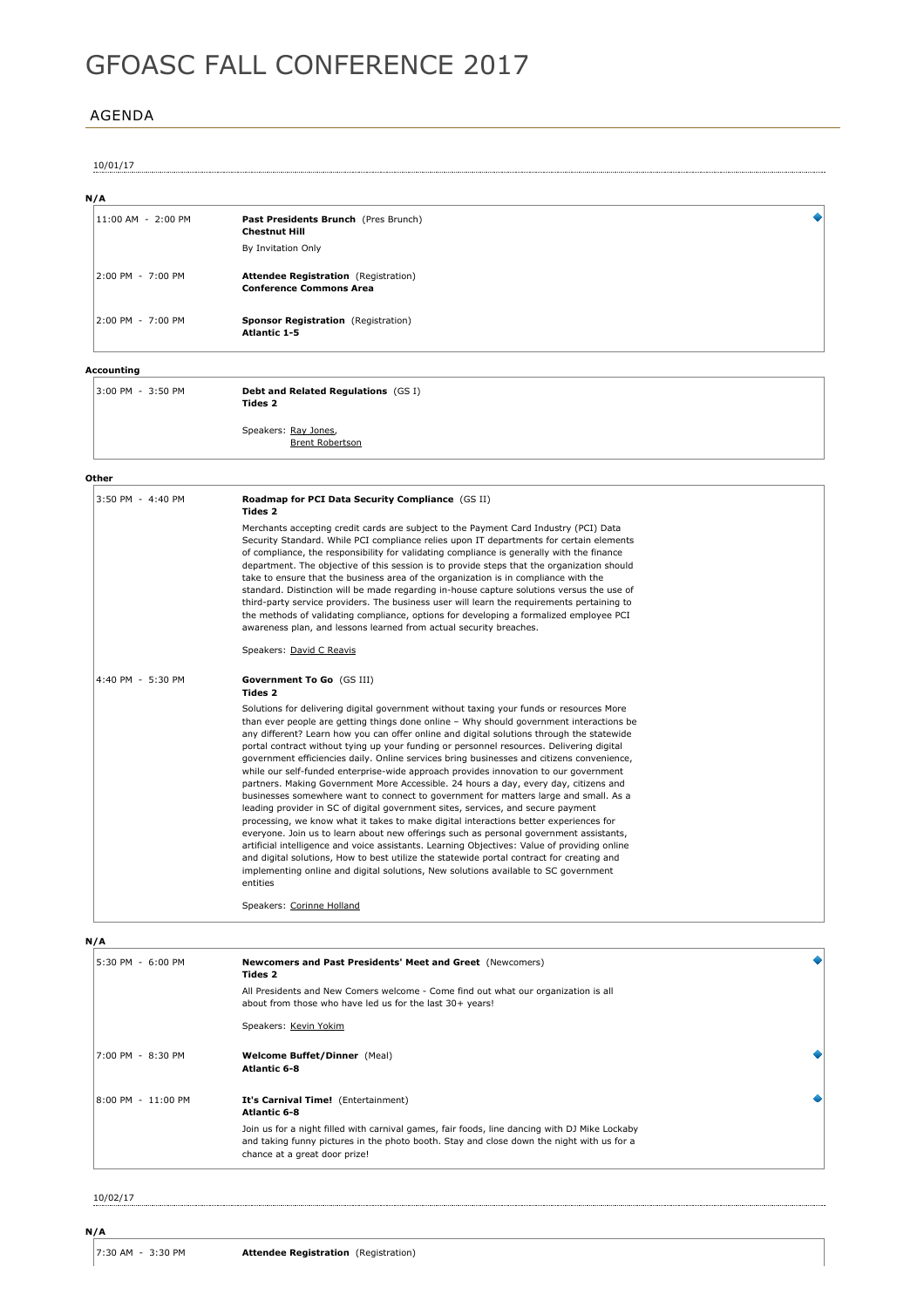#### **Conference Commons Area**

| 7:30 AM - 3:30 PM | Sponsor Registration (Registration)<br><b>Atlantic 1-5</b>                                 |
|-------------------|--------------------------------------------------------------------------------------------|
| 8:00 AM - 8:45 AM | <b>Buffet Breakfast (Meal)</b><br><b>Atlantic 1-5</b>                                      |
| 8:00 AM - 4:00 PM | Visit Sponsors (Exhibits)<br><b>Atlantic 1-5</b>                                           |
|                   | Stop by and greet our great sponsors without whom our conference would not be<br>possible. |
| 8:45 AM - 9:15 AM | Conference Welcome (Welcome)<br><b>Atlantic 6-8</b>                                        |
|                   | Speakers: Diane Charno                                                                     |

٠

# **Personal Developent**

| $9:15$ AM - $10:15$ AM | "Life's Observations" (GS IV)<br><b>Atlantic 6-8</b> |
|------------------------|------------------------------------------------------|
|                        | Speakers: Glen Ward                                  |
| N/A                    |                                                      |

| 10:15 AM - 10:30 AM | Visit Sponsors (Break)<br><b>Atlantic 1-5</b>                                    |  |
|---------------------|----------------------------------------------------------------------------------|--|
|                     | Visit with the many sponsors and be present to participate in great door prizes! |  |

#### **Other**

| 10:30 AM - 11:20 AM | The Six-Figure Difference - Staying ahead of the curve. What we've learned in<br>one year. $(GS V)$<br><b>Atlantic 6-8</b>                                                                                                                                                                                                                                                                                                                                                                                                                                                                                                                                                                                                                                                                                                                                                                                                                                                                                                                                                                                                                                                                                                                                                                                                                                                                      |
|---------------------|-------------------------------------------------------------------------------------------------------------------------------------------------------------------------------------------------------------------------------------------------------------------------------------------------------------------------------------------------------------------------------------------------------------------------------------------------------------------------------------------------------------------------------------------------------------------------------------------------------------------------------------------------------------------------------------------------------------------------------------------------------------------------------------------------------------------------------------------------------------------------------------------------------------------------------------------------------------------------------------------------------------------------------------------------------------------------------------------------------------------------------------------------------------------------------------------------------------------------------------------------------------------------------------------------------------------------------------------------------------------------------------------------|
|                     | Speakers: Garrett McDonald,<br>Joseph Rulison                                                                                                                                                                                                                                                                                                                                                                                                                                                                                                                                                                                                                                                                                                                                                                                                                                                                                                                                                                                                                                                                                                                                                                                                                                                                                                                                                   |
| 11:20 AM - 12:10 PM | Fleet Management (GS VI)<br><b>Atlantic 6-8</b>                                                                                                                                                                                                                                                                                                                                                                                                                                                                                                                                                                                                                                                                                                                                                                                                                                                                                                                                                                                                                                                                                                                                                                                                                                                                                                                                                 |
|                     | What's Your Strategy for Cycling Fleet Vehicles? ("buy & hold" for 10+ years may not be<br>the best methodfor MANY reasons) Our main is objective is to provide information, as<br>well as a method, on how ALL government agencies can streamline their light duty vehicle<br>fleet, lower maintenance costs, increase fuel economy, reduce down time, provide safer<br>vehicles for your drivers, and reduce annual cash outlay without sacrificing operational<br>capabilities! We will present a 10-year vehicle replacement model and strategy to show<br>how this can be accomplished. More and more government agencies today are reviewing<br>their vehicle replacement strategy, as well as their maintenance procedures and fuel<br>costs; and concluding that the old "buy and hold" strategy may not be the most cost and<br>time efficient method of managing their fleet. This 50-minute presentation is applicable<br>and beneficial to all procurement, risk management, fleet managers, and financial<br>personnel. The overall decision to move forward with this type of program is both an<br>operational and financial decision. Therefore during this presentation, we will talk about<br>both the operational and financial impact of this strategy for the fleet and for ALL decision<br>makers.<br>Speakers: Kenneth G Germano,<br>Bryan C. Jolliff,<br>Joseph N. Nunn |

#### **N/A**

| 12:15 PM - 1:30 PM   | Lunch (Meal)<br><b>Oleander Ballroom</b>                                                                                                                                                                                                                                                                                                                                                                          |  |
|----------------------|-------------------------------------------------------------------------------------------------------------------------------------------------------------------------------------------------------------------------------------------------------------------------------------------------------------------------------------------------------------------------------------------------------------------|--|
| Other                |                                                                                                                                                                                                                                                                                                                                                                                                                   |  |
| $1:30$ PM $-2:20$ PM | <b>SCEMD / FEMA Reporting (O)</b> (CCS I - II)<br><b>Tides 1</b>                                                                                                                                                                                                                                                                                                                                                  |  |
|                      | Speakers: Allen Fountain                                                                                                                                                                                                                                                                                                                                                                                          |  |
| Accounting           |                                                                                                                                                                                                                                                                                                                                                                                                                   |  |
| 1:30 PM - 2:20 PM    | IRS Updates $(A)$ (CCS I - I)<br>Tides 2                                                                                                                                                                                                                                                                                                                                                                          |  |
|                      | "Common Employment Tax Issues for Government Entities" Some of the issues that will<br>be addressed will be: basic taxable wages, workers that receive both forms W-2 and 1099<br>in the same calendar year, worker classification, and common taxable fringe benefits<br>provided to employees. The learning objective will be to provide an overview of common<br>examination issues in a short amount of time. |  |
|                      | Speakers: Clifford Brown                                                                                                                                                                                                                                                                                                                                                                                          |  |
| $1:30$ PM $-2:20$ PM | Continuing to Talk About Continuing Disclosure (A) (CCS I - III)<br><b>Atlantic 8</b>                                                                                                                                                                                                                                                                                                                             |  |

The federal continuing disclosure requirements for state and local government issuers of bonds and other securities are not new they've been around since 1994. And yet an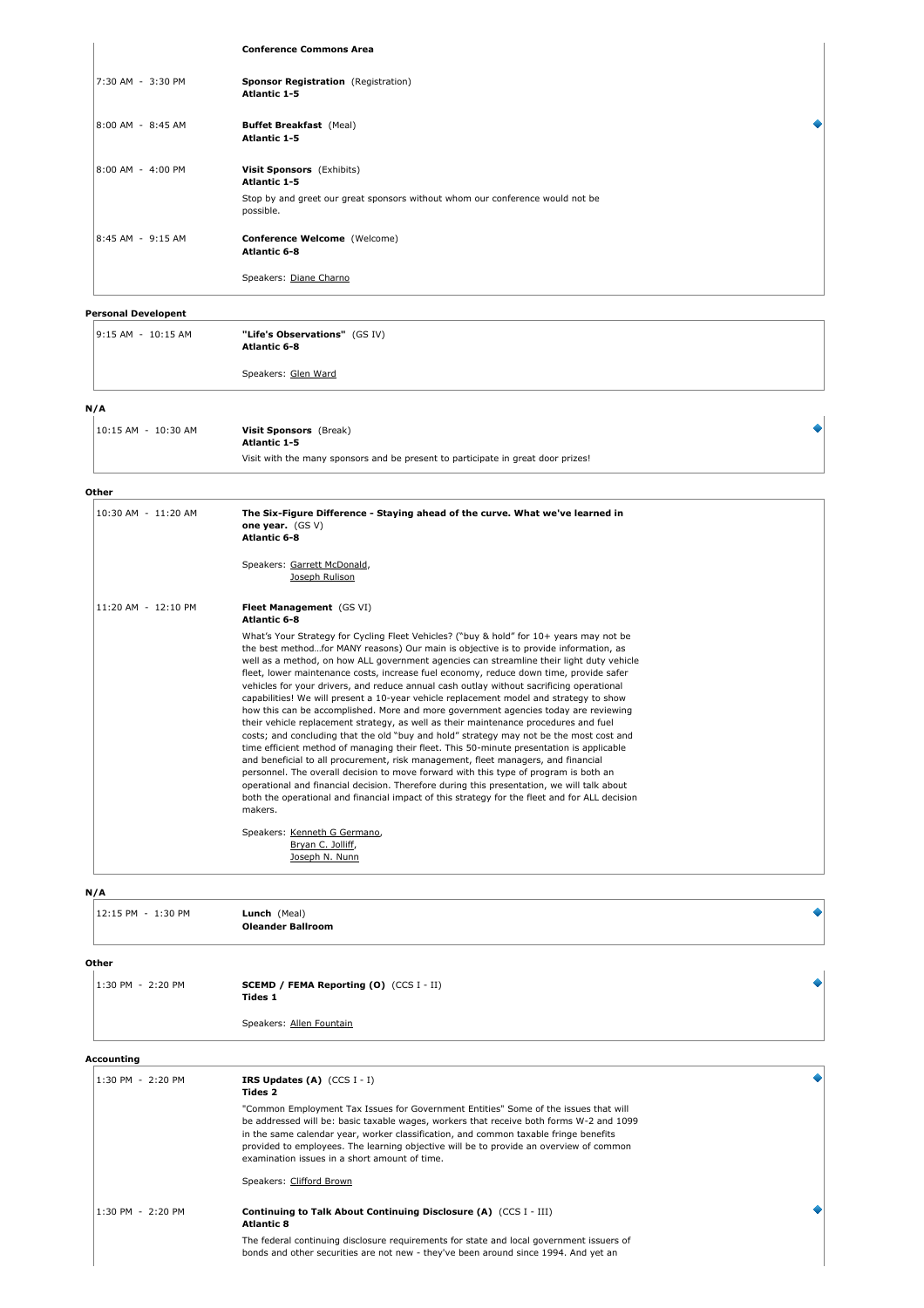|                   | issuer's history of making (or not making) continuing disclosure filings and disclosures in<br>offering documents surrounding non-compliance, represent a ever-growing part of the<br>due diligence process that issuers face when selling bonds. The presenters in this session<br>will review existing continuing disclosure requirements and discuss proposed amendments<br>to expand their scope; they will also discuss some real-world issues related to the<br>implementation and interpretation of the rules and what lessons can be learned from<br>recent SEC enforcement actions. |
|-------------------|----------------------------------------------------------------------------------------------------------------------------------------------------------------------------------------------------------------------------------------------------------------------------------------------------------------------------------------------------------------------------------------------------------------------------------------------------------------------------------------------------------------------------------------------------------------------------------------------|
|                   | Speakers: Ryan Gentry,<br>Jeff Palen,<br>Michael Seezen                                                                                                                                                                                                                                                                                                                                                                                                                                                                                                                                      |
| 1:30 PM - 2:20 PM | Economic Development and Redevelopment-Financing Toolbox $(A)$ (CCS I - IV)<br><b>Atlantic 7</b>                                                                                                                                                                                                                                                                                                                                                                                                                                                                                             |
|                   | Government finance officers are often called upon to assess, develop, and implement<br>economic development and redevelopment projects. This program will provide an<br>overview of financing mechanisms available to such projects, examine case studies, and<br>provide an opportunity for discussion.                                                                                                                                                                                                                                                                                     |
|                   | Speakers: Lawrence Flynn,<br>Gary T. Pope, Jr.                                                                                                                                                                                                                                                                                                                                                                                                                                                                                                                                               |
| 1:30 PM - 2:20 PM | <b>GASB Updates (A)</b> $(CCS I - V)$<br><b>Atlantic 6</b>                                                                                                                                                                                                                                                                                                                                                                                                                                                                                                                                   |
|                   | This session will cover recent GASB Activity - Past, Present, and Future. At the completion<br>of this session, participants should have a better understanding of GASB pronouncements<br>effective for fiscal year-end December 31, 2016 and beyond.                                                                                                                                                                                                                                                                                                                                        |
|                   | Speakers: Janice H. Fergusson                                                                                                                                                                                                                                                                                                                                                                                                                                                                                                                                                                |

٠

۰

#### **Other**

| 2:30 PM - 3:20 PM<br><b>SCEMD / FEMA Reporting (0)</b> (CCS II - II)<br><b>Tides 1</b><br>Speakers: Allen Fountain<br>2:30 PM - 3:20 PM<br>Financing Trends for Energy Efficiency and Renewable Energy (O) (CCS II - III)<br><b>Atlantic 8</b><br>This session will highlight the recent trends in financing structures for municipal energy<br>efficiency and renewable energy projects, and will provide an overview of current<br>financing structures, federal subsidy programs, and market rate updates for sustainability<br>projects.<br>Speakers: Geoffrey Culm<br>2:30 PM - 3:20 PM<br>Reducing Financing Cost Through Funding Portals (O) (CCS II - V)<br><b>Atlantic 6</b><br>The banking crisis, technology, and changes in municipal market, federal and South<br>Carolina securities laws have altered the manner in which issuers and investors interact.<br>Learn how these changes might be leveraged to improve workflows, lower financing costs<br>and crowd capital into your community.<br>Speakers: Allen Gillespie,<br>Chip Hardy |  |  |
|----------------------------------------------------------------------------------------------------------------------------------------------------------------------------------------------------------------------------------------------------------------------------------------------------------------------------------------------------------------------------------------------------------------------------------------------------------------------------------------------------------------------------------------------------------------------------------------------------------------------------------------------------------------------------------------------------------------------------------------------------------------------------------------------------------------------------------------------------------------------------------------------------------------------------------------------------------------------------------------------------------------------------------------------------------|--|--|
|                                                                                                                                                                                                                                                                                                                                                                                                                                                                                                                                                                                                                                                                                                                                                                                                                                                                                                                                                                                                                                                          |  |  |
|                                                                                                                                                                                                                                                                                                                                                                                                                                                                                                                                                                                                                                                                                                                                                                                                                                                                                                                                                                                                                                                          |  |  |
|                                                                                                                                                                                                                                                                                                                                                                                                                                                                                                                                                                                                                                                                                                                                                                                                                                                                                                                                                                                                                                                          |  |  |
|                                                                                                                                                                                                                                                                                                                                                                                                                                                                                                                                                                                                                                                                                                                                                                                                                                                                                                                                                                                                                                                          |  |  |
|                                                                                                                                                                                                                                                                                                                                                                                                                                                                                                                                                                                                                                                                                                                                                                                                                                                                                                                                                                                                                                                          |  |  |
|                                                                                                                                                                                                                                                                                                                                                                                                                                                                                                                                                                                                                                                                                                                                                                                                                                                                                                                                                                                                                                                          |  |  |
|                                                                                                                                                                                                                                                                                                                                                                                                                                                                                                                                                                                                                                                                                                                                                                                                                                                                                                                                                                                                                                                          |  |  |
|                                                                                                                                                                                                                                                                                                                                                                                                                                                                                                                                                                                                                                                                                                                                                                                                                                                                                                                                                                                                                                                          |  |  |

# **Accounting**

| 2:30 PM - 3:20 PM | IRS Updates $(A)$ (CCS II - I)<br><b>Tides 2</b>                                                                                                                                                                                                                                                                                                                                                                                                                                                                                                                                                                                                                                                                                                                              |  |
|-------------------|-------------------------------------------------------------------------------------------------------------------------------------------------------------------------------------------------------------------------------------------------------------------------------------------------------------------------------------------------------------------------------------------------------------------------------------------------------------------------------------------------------------------------------------------------------------------------------------------------------------------------------------------------------------------------------------------------------------------------------------------------------------------------------|--|
|                   | "Common Employment Tax Issues for Government Entities" Some of the issues that will<br>be addressed will be: basic taxable wages, workers that receive both forms W-2 and 1099<br>in the same calendar year, worker classification, and common taxable fringe benefits<br>provided to employees. The learning objective will be to provide an overview of common<br>examination issues in a short amount of time.                                                                                                                                                                                                                                                                                                                                                             |  |
|                   | Speakers: Clifford Brown                                                                                                                                                                                                                                                                                                                                                                                                                                                                                                                                                                                                                                                                                                                                                      |  |
| 2:30 PM - 3:20 PM | <b>Financial Reporting (A)</b> (CCS II - IV)<br><b>Atlantic 7</b>                                                                                                                                                                                                                                                                                                                                                                                                                                                                                                                                                                                                                                                                                                             |  |
|                   | Financial Officers continue to feel the heat to do more with less. In fact, 62 percent of<br>organizations report that their teams are at least somewhat understaffed. Similarly, local<br>governments are stretched to their limits, while required to meet requlatory compliance,<br>enhance operational transparencies, provide timely disclosures and mitigate financial<br>risks. As busy season approaches, these working conditions cannot, and should not,<br>remain the same. Leveraging over 15 years of professional experience in the government,<br>finance and IT sectors, Hafiz Khan discusses the vital role technology plays in efficiently<br>building various financial reports that meet the ever-changing GASB requirements and<br>compliance standards. |  |
|                   | Speakers: Hafiz Khan                                                                                                                                                                                                                                                                                                                                                                                                                                                                                                                                                                                                                                                                                                                                                          |  |

**N/A**

| 3:20 PM - 4:00 PM | Visit Sponsors (Break)<br><b>Atlantic 1-5</b>                                                 |  |
|-------------------|-----------------------------------------------------------------------------------------------|--|
|                   | Make contact with old and new sponsors and be present to participate in great door<br>prizes! |  |
| 5:00 PM - 6:30 PM | <b>Bank of America Merrill Lynch Reception</b> (Reception)<br>Courtvard                       |  |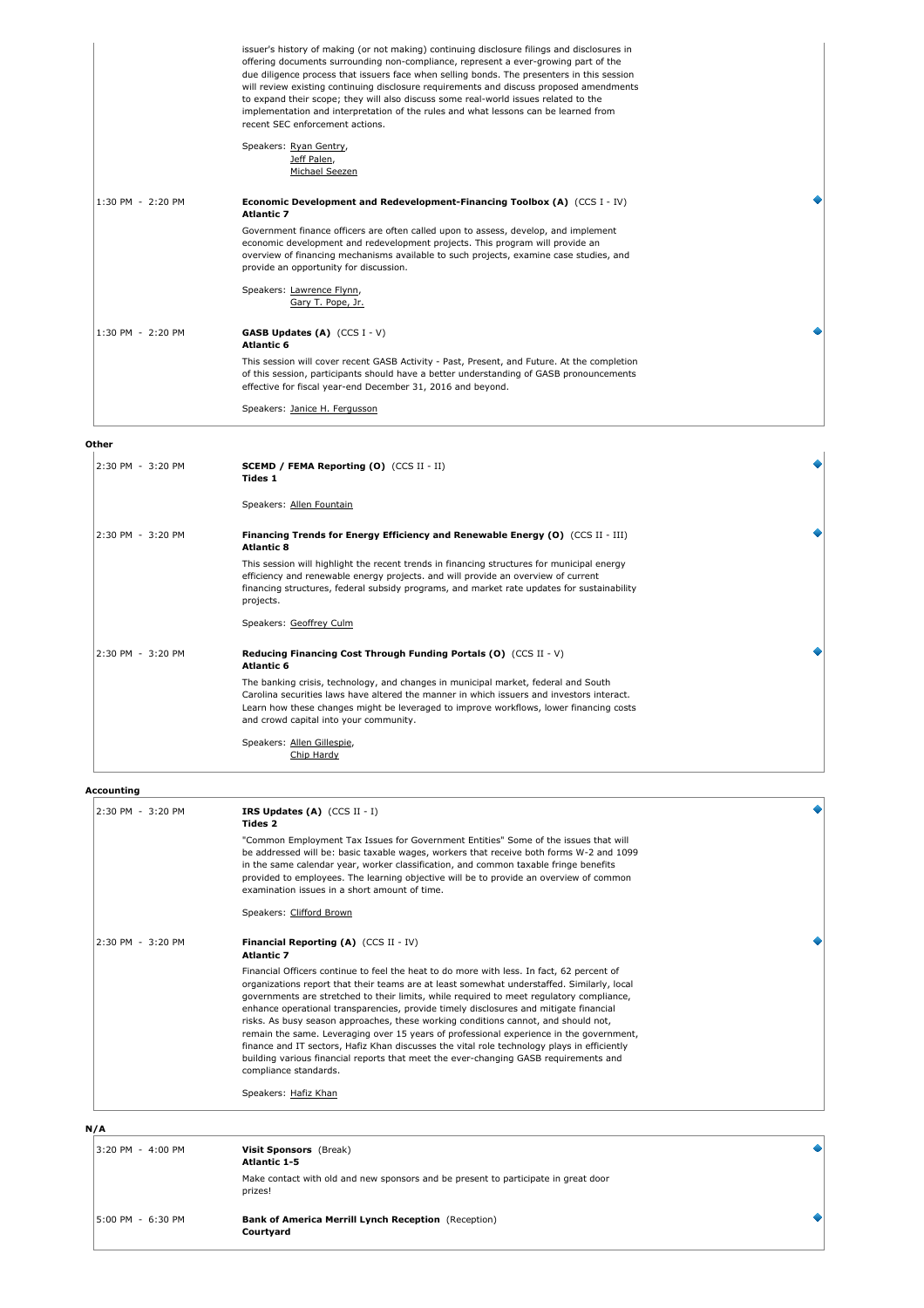10/03/17

| N/A                |                                                                                          |  |
|--------------------|------------------------------------------------------------------------------------------|--|
| 7:30 AM - 11:00 AM | <b>Attendee Registration</b> (Registration)<br><b>Conference Commons Area</b>            |  |
| 7:30 AM - 8:30 AM  | <b>Continental Breakfast (Meal)</b><br><b>Atlantic 1-5</b>                               |  |
|                    | Lighter breakfast today in anticipation of great lunch and recognitions.                 |  |
| 7:30 AM - 3:30 PM  | Sponsor Registration (Registration)<br><b>Atlantic 1-5</b>                               |  |
| 8:00 AM - 4:00 PM  | Visit Sponsors (Exhibits)<br><b>Atlantic 1-5</b>                                         |  |
|                    | Share breakfast with a sponsor and see what new info you can gather to help your entity! |  |
| 8:30 AM - 8:50 AM  | <b>Business Meeting and Election Results</b> (Bus Mtg)<br><b>Atlantic 6-8</b>            |  |
|                    | For regular governmental members only, including past presidents and retirees.           |  |

#### **Accounting**

| .                 |                                                                                                                                                                                                                                                                                               |
|-------------------|-----------------------------------------------------------------------------------------------------------------------------------------------------------------------------------------------------------------------------------------------------------------------------------------------|
| 8:50 AM - 9:40 AM | Audit Findings and Effective Responses (GS VII)<br><b>Atlantic 6-8</b>                                                                                                                                                                                                                        |
|                   | Participants will discuss the elements of the findings and how auditors use their judgment<br>to classify and report findings, develop management responses to findings that are<br>concise and effective, and apply context to findings to better communicate "the story" of<br>the finding. |
|                   | Speakers: Christopher Kessler                                                                                                                                                                                                                                                                 |

#### **Other**

| 9:40 AM - 10:30 AM | Tools, Tips and Techniques to Mitigate Fraud (GS VIII)<br><b>Atlantic 6-8</b> |
|--------------------|-------------------------------------------------------------------------------|
|                    | Current electronic payments fraud trends and how to avoid being victimized.   |
|                    | Speakers: Alan Hale                                                           |
| N/A                |                                                                               |

| 10:30 AM - 10:50 AM | Visit Sponsors (Break)<br><b>Atlantic 1-5</b>                                                                      |  |
|---------------------|--------------------------------------------------------------------------------------------------------------------|--|
|                     | Must be present to win one of many door prizes collected from various businesses and<br>agencies across the state. |  |

# **Other**

|             | 10:50 Connect & Collect: Driving Collections and Improving AR Efficiency (O) (CCS III - II)<br>AM - Atlantic 7                                                                                                                                                                                                                                                                                                |
|-------------|---------------------------------------------------------------------------------------------------------------------------------------------------------------------------------------------------------------------------------------------------------------------------------------------------------------------------------------------------------------------------------------------------------------|
| 11:40<br>AM | Technology has dramatically transformed commerce today and will continue to change it in the future. In government, like all industries, your constituents expect to interac<br>efficiently and faster.                                                                                                                                                                                                       |
|             | Speakers: Rich Toomey                                                                                                                                                                                                                                                                                                                                                                                         |
|             | 10:50 Security Metrics presented by TD Bank (O) (CCS III - IV)<br>AM - Tides 2                                                                                                                                                                                                                                                                                                                                |
| 11:40<br>AM | Cybercriminals Love Your Remote Access: A Hacking Remote Access Demonstration<br>Is your remote access secure? If not,<br>Upon completion, participant will be able to --Learn through real stories why organizations' remote access is continually under attack and how easy it can be to compromi:<br>Learn PCI compliance and data security best practices to thwart remote access and malware compromises |
|             | Speakers: John Bartholomew,<br>Esteban Marin                                                                                                                                                                                                                                                                                                                                                                  |
|             | 10:50 Excel: Tips, Tools & Tricks (O) (CCS III - III)<br>AM - Atlantic 8                                                                                                                                                                                                                                                                                                                                      |
| 11:40<br>AM | Speakers: T'Mars L McCallum                                                                                                                                                                                                                                                                                                                                                                                   |
|             | 10:50 Making It Easier for Customers Shouldn't Make it Harder for your Staff (O) (CCS III - V)<br>AM - Tides 1                                                                                                                                                                                                                                                                                                |
| AM          | 11:40 You're giving your citizens what they want - more self-service payment options. Consequently, reconciling payments is more complicated and time consuming. Let's explore                                                                                                                                                                                                                                |
|             | Speakers: Chris Wease                                                                                                                                                                                                                                                                                                                                                                                         |
|             | Accountina                                                                                                                                                                                                                                                                                                                                                                                                    |

# $\ddot{\bullet}$ 10:50 AM 11:40 AM **SCEIS Updates (A)** (CCS III I) **Atlantic 6** Speakers: John "Ed" Pearce, Jr.

۰

# **N/A**

| 11:50 AM - 1:10 PM | Lunch - CGFO Awards and Sponsor Recognition (Meal) |
|--------------------|----------------------------------------------------|
|                    | <b>Oleander Ballroom</b>                           |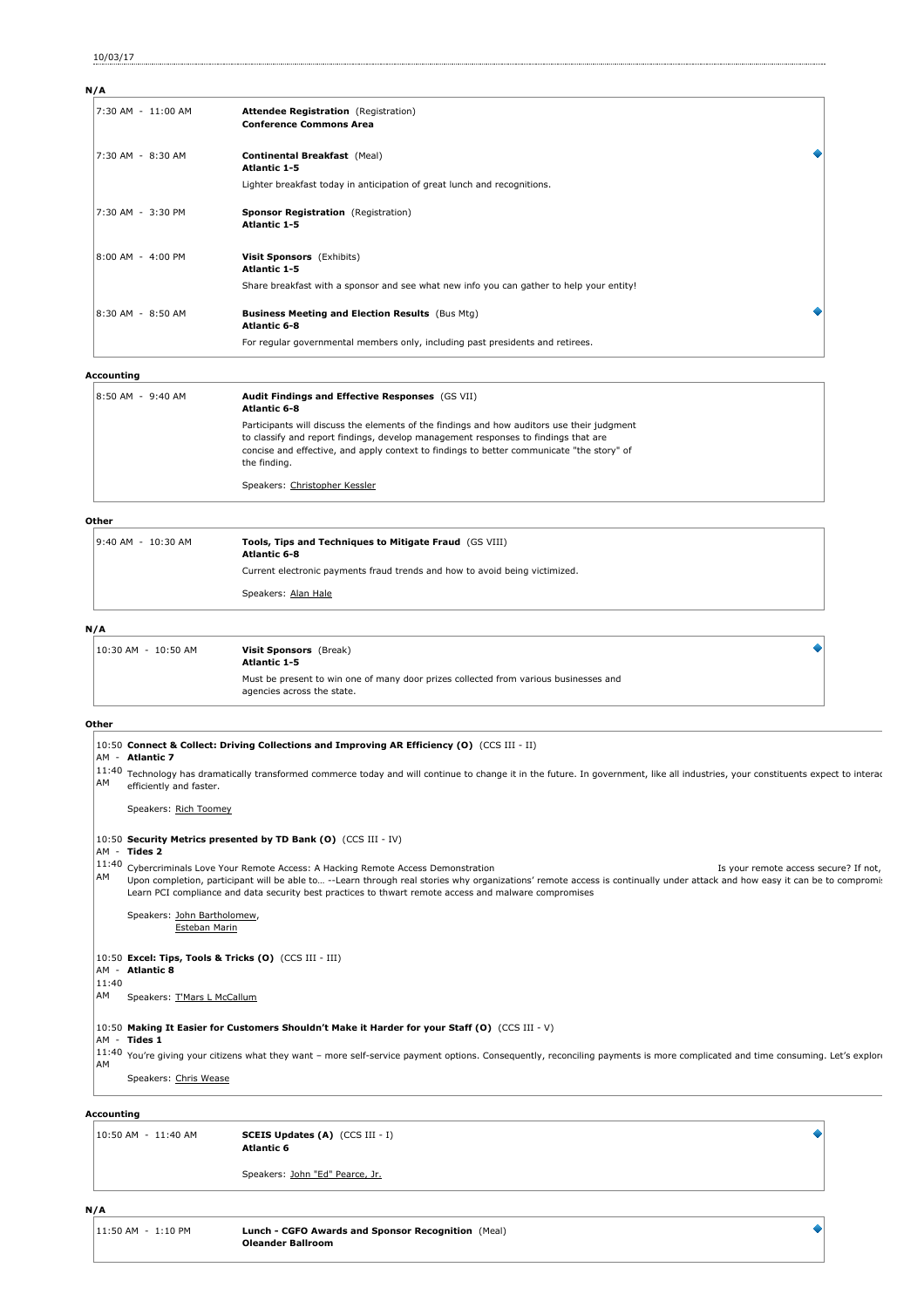Speakers: T'Mars L McCallum

#### **Accounting**

| 1:10 PM - 2:00 PM | Performance and Risk Management (A) (CCS IV - I)<br><b>Atlantic 6</b>                                                                                                                                                                                                                                                                     |  |
|-------------------|-------------------------------------------------------------------------------------------------------------------------------------------------------------------------------------------------------------------------------------------------------------------------------------------------------------------------------------------|--|
|                   | Speakers: Wayne Sams                                                                                                                                                                                                                                                                                                                      |  |
| 1:10 PM - 2:00 PM | <b>Best Practices in Budgeting (A)</b> (CCS IV - II)<br><b>Atlantic 7</b>                                                                                                                                                                                                                                                                 |  |
|                   | This session will cover Best Practices in Budgeting developed by the GFOA and will include<br>tips on forecasting, capital planning, personnel planning, retirement and other key budget<br>topics such as scheduling and document preparation. Example processes from the City of<br>Rock Hill's budgeting process will also be covered. |  |
|                   | Speakers: Melanie R Brandon,<br>Anne P. Harty                                                                                                                                                                                                                                                                                             |  |

 $\ddot{\bullet}$ 

#### **Personal Developent**

| 1:10 PM - 2:00 PM | Managing and Working with People Who Are Wired Differently (P) (CCS IV - IV)<br>Tides 2                                                                                                                                                                                                                                                                                                                                                                                                            |  |
|-------------------|----------------------------------------------------------------------------------------------------------------------------------------------------------------------------------------------------------------------------------------------------------------------------------------------------------------------------------------------------------------------------------------------------------------------------------------------------------------------------------------------------|--|
|                   | Unwrapping the Seven Gifts - In this session, participants will explore 7 primary<br>motivations that affect every interpersonal, leadership and management interaction. The<br>engaging and insightful presentation will provide practical, easy-to-use methods to<br>generate deeper understanding of others and our own unique makeup. The session will<br>also give special attention to individual coaching ideas, team performance measurements,<br>and key leadership development concepts. |  |
|                   | Speakers: Gregory Jordan                                                                                                                                                                                                                                                                                                                                                                                                                                                                           |  |

#### **N/A**

| 2:00 PM - 2:40 PM | <b>Sponsor Door Prizes</b> (Break)<br><b>Atlantic 1-5</b>                                                                                                        |  |
|-------------------|------------------------------------------------------------------------------------------------------------------------------------------------------------------|--|
|                   | Last chance to make those final contacts with our great sponsors - their door prizes will<br>be given out at this time. Let's give them a big round of applause! |  |

#### **Other**

| Other             |                                                                                                                                                                                                                                                                                                                                                                                       |  |
|-------------------|---------------------------------------------------------------------------------------------------------------------------------------------------------------------------------------------------------------------------------------------------------------------------------------------------------------------------------------------------------------------------------------|--|
| 2:45 PM - 3:35 PM | State Agencies' Current Issues (0) (CCS V - I)<br><b>Atlantic 6</b>                                                                                                                                                                                                                                                                                                                   |  |
|                   | (1) Updates of interest for state agency and audit staff involved in engagements<br>conducted by the Office of the State Auditor. (2) Impacts on Agencies: Timeliness of<br>deposits, cash confirmations, cash balances in grants, anti-fraud and security on bank<br>accounts, encouraging electronic payments, composite reservoir issues. (3) State<br>Treasurer's Office updates. |  |
|                   | Panelists: Ronnie E Head,<br>George L. Kennedy, III,<br>Katherine D Kip                                                                                                                                                                                                                                                                                                               |  |
| 2:45 PM - 3:35 PM | Local Governments' Current Issues (O) (CCS V - II)<br><b>Atlantic 7</b>                                                                                                                                                                                                                                                                                                               |  |
|                   | Panelists: Melissa Carter,<br>Emily E Heatwole,<br>Joshua C. Rhodes                                                                                                                                                                                                                                                                                                                   |  |
| 2:45 PM - 3:35 PM | Higher Education Current Issues (O) (CCS V - III)<br><b>Atlantic 8</b>                                                                                                                                                                                                                                                                                                                |  |
|                   | Update and discussion of current issues for colleges and universities                                                                                                                                                                                                                                                                                                                 |  |
|                   | Speakers: Missy Coker                                                                                                                                                                                                                                                                                                                                                                 |  |
|                   |                                                                                                                                                                                                                                                                                                                                                                                       |  |

#### **N/A**

| 5:30 PM - 7:30 PM | TD Bank Reception (Reception) |
|-------------------|-------------------------------|
|                   | Courtyard                     |
|                   |                               |

10/04/17

**N/A**

| 7:30 AM - 8:30 AM | <b>Buffet Breakfast</b> (Meal)<br><b>Oleander Ballroom</b>            |  |
|-------------------|-----------------------------------------------------------------------|--|
|                   | Enjoy this last meal of the conference with your cohorts and friends! |  |

# **Other**